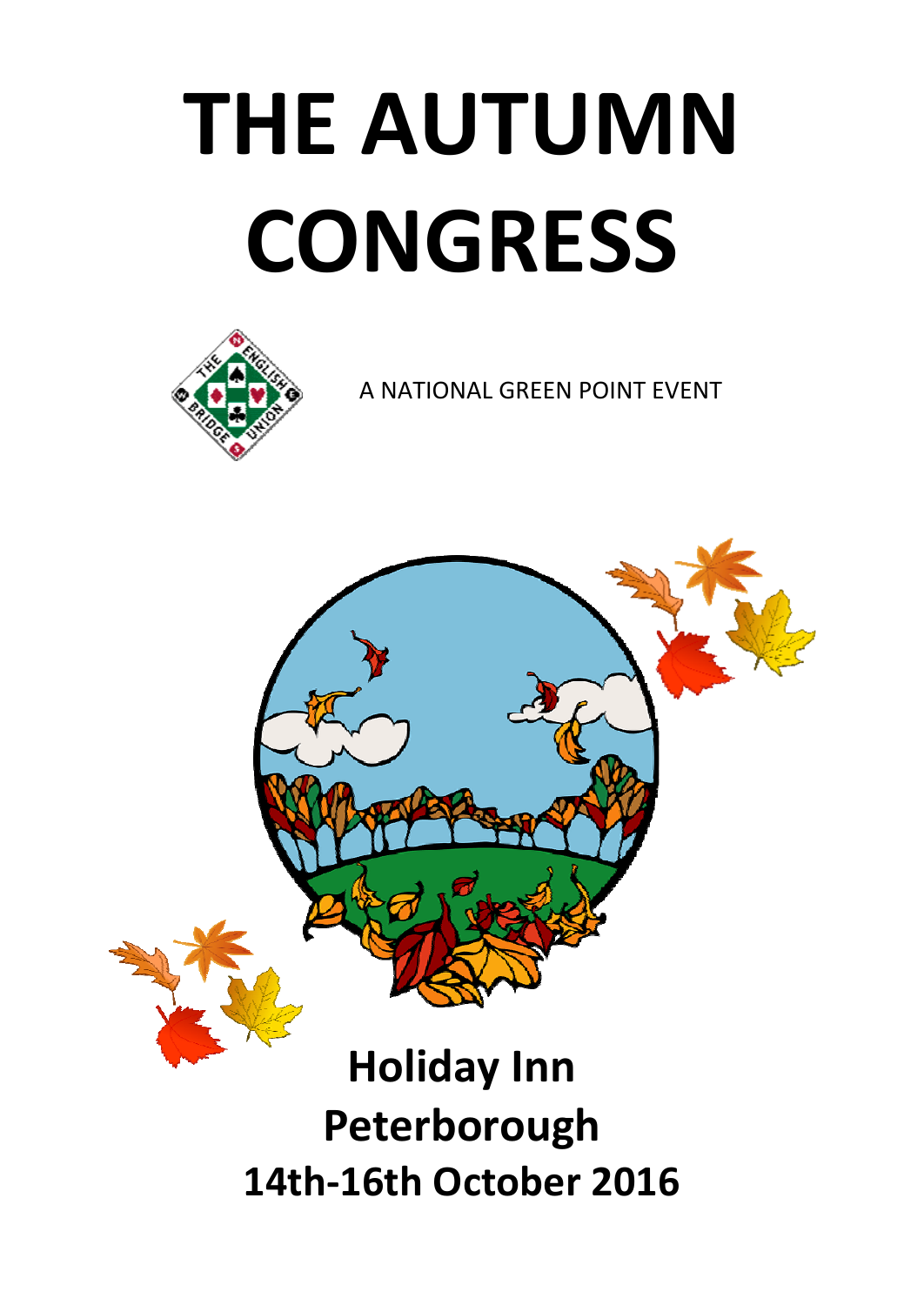# **The Autumn Congress Holiday Inn, Peterborough 14th‐16th October 2016**



#### **Two Star Pairs Holders: Adam Bowden & Carina Negreanu**

The qualifier will take place on Friday, 13 x 4‐board Swiss Pairs, scored by matchpoints (not VPs) with Green Points for matches won. The top 20 pairs qualify for Two Stars Pairs and the next 20 for the Satellite Pairs. Those who don't qualify for the main finals or those who have chosen not to play on the Friday will play in a more traditional style of Swiss Pairs on the Saturday, 9 x 6‐board rounds scored by VP's, with Green Points for matches won. So there are two different sorts of Swiss Pairs on offer, each independent of the other, as well as the main finals for those who qualify.

We also have our 2-session multiple teams event on the Sunday for the Eastbourne Bowl (Premier) and the Burlington Cup (Secondary). All non‐qualifiers play in the Sussex Cup.

On Friday at 2.00 pm we have a Really Easy Afternoon, a relaxed duplicate pairs event for those with no experience of green‐point events, and probably below the rank of Master. The results will be stratified based on NGS grading with prizes for the overall winners, and Blue Points awarded based on the stratified results. The event will also be held concurrently at several other venues (see EBU website for details) with the competition scored across all the venues.

| Holiday Inn Peterborough - West<br>Venue:<br>Thorpe Wood, Peterborough, PE3 6SG |                                                                                                                                               |  |  |
|---------------------------------------------------------------------------------|-----------------------------------------------------------------------------------------------------------------------------------------------|--|--|
| <b>2016 rates:</b>                                                              | DBB £63.95 shared double, £14.00 single supplement – prices per<br>person per night.<br>Call EBU Accommodation Booking Service 0800 0346 246. |  |  |

#### **Master Points:**

All events are fully Green Pointed based on rounds/matches won, except the Really Easy Afternoon, for which Blue Points are awarded.

| <b>Credit Card Payment Details</b>                |   |                                                                |  |
|---------------------------------------------------|---|----------------------------------------------------------------|--|
| Please tick the appropriate<br>credit card symbol |   | DELTA<br>MasterCard Maestro<br><b>VISA</b>                     |  |
| <b>Card Number</b>                                |   |                                                                |  |
| <b>Expiry Date</b>                                |   | <b>Start Date</b><br><b>Issue No</b><br>(Maestro)<br>(Maestro) |  |
| Amount:                                           | f | Signature:                                                     |  |
| Card Holder Name:<br>(As on card)                 |   | Security Code:<br>(Last 3 digits on back of signature strip)   |  |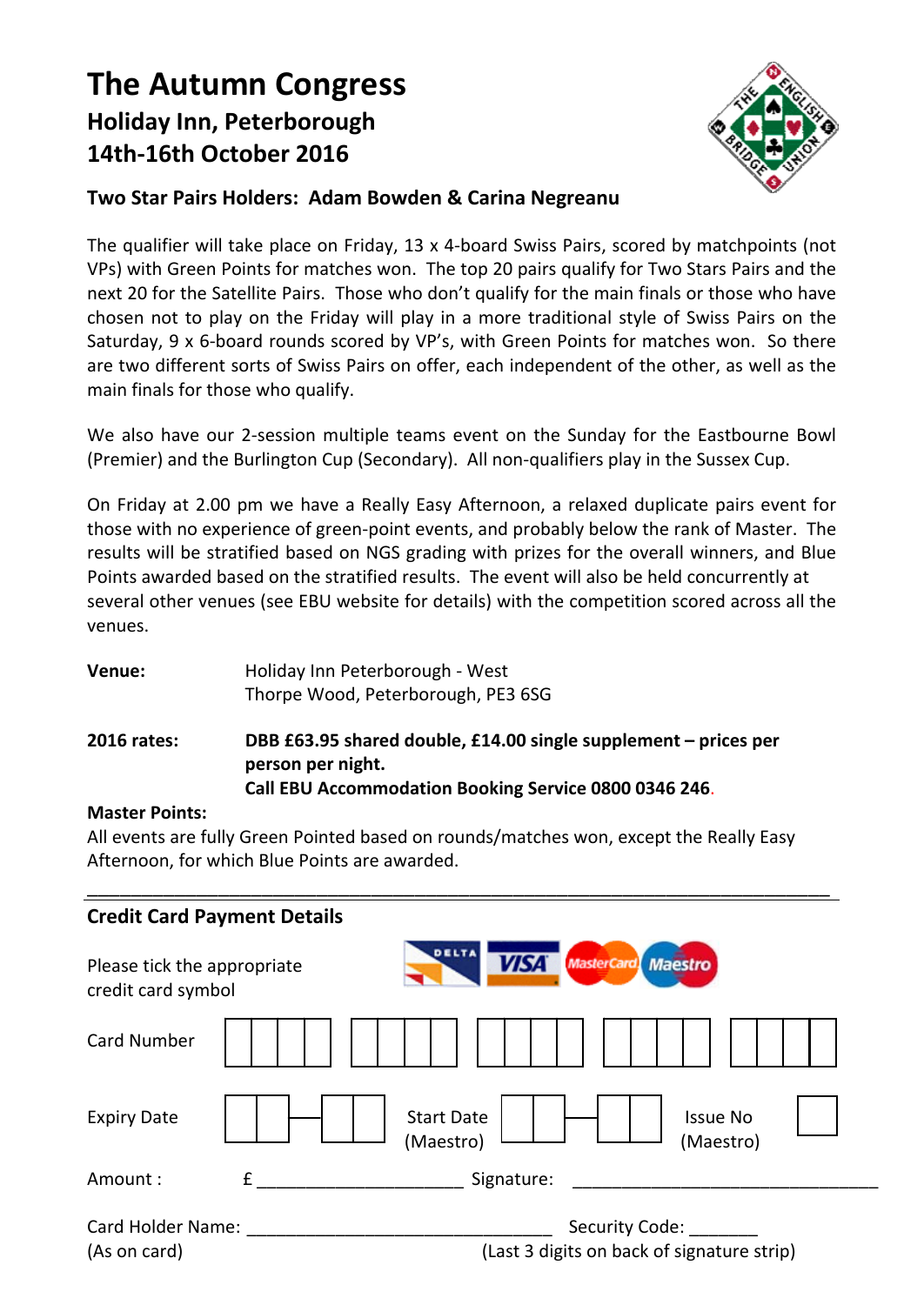# **ENTRY FORM: Autumn Congress – 14th‐16th October 2016**

Please give EBU numbers for all players. If you cannot give the EBU number for any player, please provide the full postcode.

| Player 1                                                                                                        |                                                                                                                                                                                                                               |                                                           |                   |
|-----------------------------------------------------------------------------------------------------------------|-------------------------------------------------------------------------------------------------------------------------------------------------------------------------------------------------------------------------------|-----------------------------------------------------------|-------------------|
|                                                                                                                 | (first name)                                                                                                                                                                                                                  | (surname)                                                 | (title)           |
|                                                                                                                 | Address                                                                                                                                                                                                                       |                                                           |                   |
|                                                                                                                 | Post code and the state of the state of the state of the state of the state of the state of the state of the state of the state of the state of the state of the state of the state of the state of the state of the state of | <b>EBU No:</b>                                            | Entry Code        |
| Tel: Telesting the state of the state of the state of the state of the state of the state of the state of the s | (daytime)                                                                                                                                                                                                                     | (evening)<br>the company of the company of the company of |                   |
| e-mail*                                                                                                         |                                                                                                                                                                                                                               |                                                           |                   |
| Player 2                                                                                                        |                                                                                                                                                                                                                               |                                                           |                   |
|                                                                                                                 | (first name)                                                                                                                                                                                                                  | (surname)                                                 | (title)           |
|                                                                                                                 | Post code _____________________                                                                                                                                                                                               | EBU No:                                                   | <b>Entry Code</b> |
| Player 3                                                                                                        |                                                                                                                                                                                                                               |                                                           |                   |
|                                                                                                                 | (first name)                                                                                                                                                                                                                  | (surname)                                                 | (title)           |
|                                                                                                                 | Post code and the state of the state of the state of the state of the state of the state of the state of the s                                                                                                                | <b>EBU No:</b>                                            | <b>Entry Code</b> |
| Player 4                                                                                                        |                                                                                                                                                                                                                               |                                                           |                   |
|                                                                                                                 | (first name)                                                                                                                                                                                                                  | (surname)                                                 | (title)           |
|                                                                                                                 | Post code and the state of the state of the state of the state of the state of the state of the state of the state of the state of the state of the state of the state of the state of the state of the state of the state of | EBU No:                                                   | <b>Entry Code</b> |

**Closing Date for entries is 10th October 2016 ‐ please quote entry code** 

**For Really Easy Afternoon please state venue** \_\_\_\_\_\_\_\_\_\_\_\_\_\_\_\_

## **Entry Fees (per player):**

| A Full Congress          |      | <b>E112 E</b> Multiple Teams               | £40 |
|--------------------------|------|--------------------------------------------|-----|
| <b>B</b> Two Star Pairs  | £81. | <b>F</b> Swiss Pairs (Fri)+Teams           | £75 |
| C Swiss Pairs (Friday)   | £40. | <b>G</b> Swiss Pairs (Sat)+Teams           | £77 |
| D Swiss Pairs (Saturday) | £42  | <b>H</b> Really Easy Afternoon             | £8* |
|                          |      | *Really Easy Aft. non-member supplement £4 |     |

### **Entry Fees enclosed:**

| Cheque £ | <b>EBU credit £</b> | C/Card f |
|----------|---------------------|----------|
|          |                     |          |

*Credit card payments see opposite. Make cheques payable to* **English Bridge Union**  Please fill in this form and send it to: Competitions Department, English Bridge Union, Broadfields, Bicester Road, Aylesbury, Bucks, HP19 8AZ. Or telephone Peter or Dawn on **01296 317203/219,** or e‐mail details to **[comps@ebu.co.uk](mailto:comps@ebu.co.uk)**

\* Please tick box if you would like confirmation of entry e-mailed to you  $\Box$